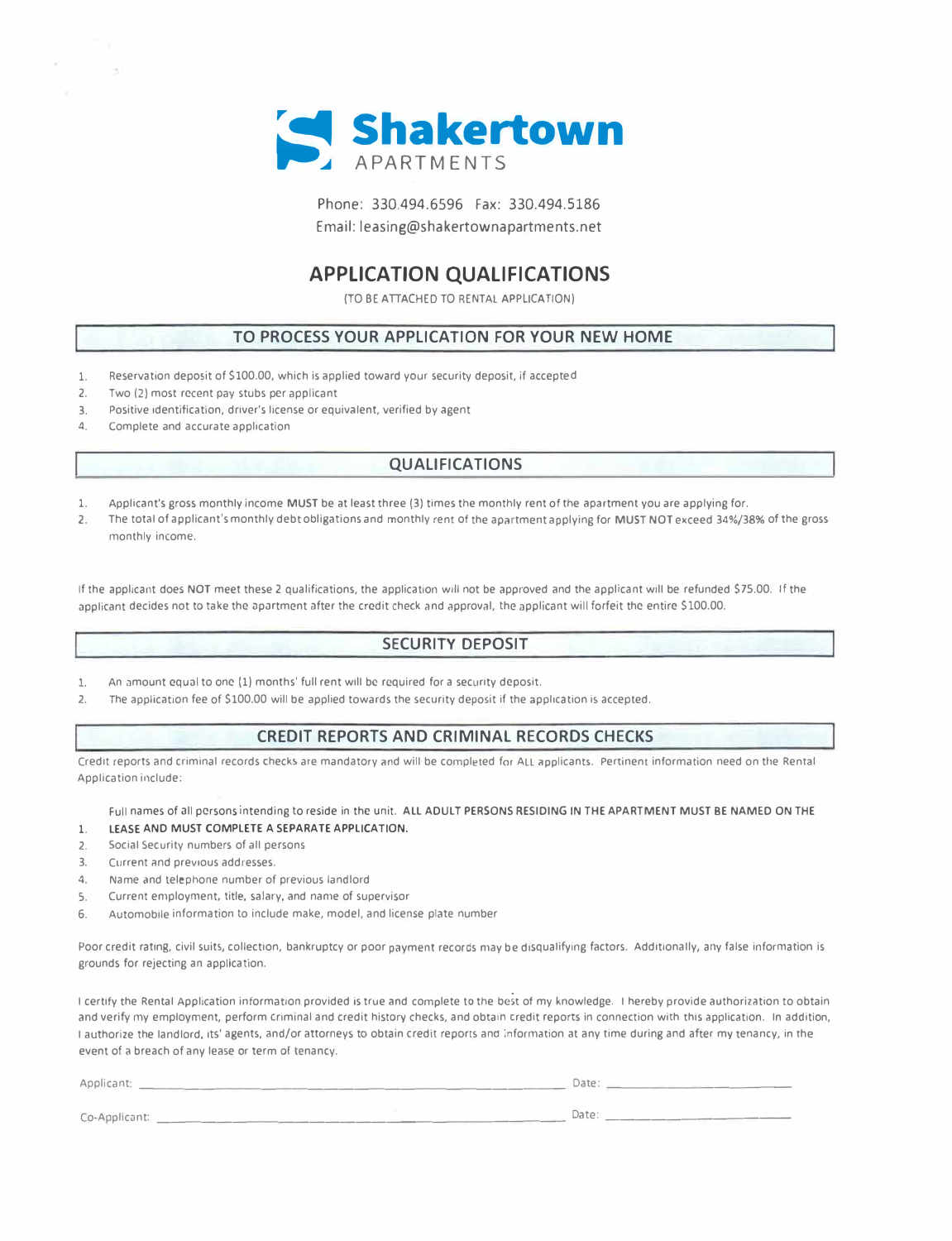

Phone: 330.494.6596 Fax: 330.494.5186 Email: leasing@shakertownapartments.net

# *APPLICATION FOR RENTAL*

| <i><b>*FOR SHAKERTOWN OFFICE USE ONLY</b></i> |           |              |            |      |     |           |     |       |
|-----------------------------------------------|-----------|--------------|------------|------|-----|-----------|-----|-------|
| Apartment                                     | -<br>Type | Move In Date | Lease Term | Rent | Pet | Furniture | STF | Agent |

**NOTICE: All Adult Applicants (18 Years or Older) Must Complete A Separate Application for Rental**

|                          |                             |                                                      | <b>APPLICANT INFORMATION</b>      |                   |       |                           |  |
|--------------------------|-----------------------------|------------------------------------------------------|-----------------------------------|-------------------|-------|---------------------------|--|
| ljnljnl<br>Name:         |                             |                                                      |                                   |                   |       |                           |  |
| (First)                  |                             |                                                      | (M.I.)<br>(Last)                  |                   |       |                           |  |
| <b>SSN</b>               |                             |                                                      | <b>DOB</b>                        |                   |       |                           |  |
| Telephone:               | (H)                         |                                                      |                                   | (Month)           | (Day) | (Year)                    |  |
|                          | (Work)                      |                                                      | Email:                            |                   |       |                           |  |
|                          | (Cell)                      |                                                      | <b>DRLIC#</b>                     |                   |       | (ST)                      |  |
|                          |                             |                                                      | <b>CURRENT ADDRESS</b>            |                   |       |                           |  |
| Address:                 |                             |                                                      |                                   |                   |       |                           |  |
|                          | (Street)                    |                                                      | (City)                            |                   | (ST)  | (Zip)                     |  |
| <b>Present Landlord:</b> |                             |                                                      | Telephone:                        |                   |       |                           |  |
|                          | <b>Dates of Occupancy</b>   | <b>Monthly Rent</b>                                  | <b>Type of Structure</b>          |                   |       | <b>Reason For Leaving</b> |  |
| From                     | To                          |                                                      | House                             | Room              |       |                           |  |
|                          |                             |                                                      | Apartment                         | Other             |       |                           |  |
|                          |                             |                                                      | <b>PREVIOUS ADDRESS</b>           |                   |       |                           |  |
| Address:                 |                             |                                                      |                                   |                   |       |                           |  |
|                          | (Street)                    |                                                      | $\overline{(City)}$               |                   | (ST)  | (Zip)                     |  |
| <b>Present Landlord:</b> |                             |                                                      | Telephone:                        |                   |       |                           |  |
|                          |                             | <b>Monthly Rent</b>                                  |                                   |                   |       | <b>Reason For Leaving</b> |  |
|                          | Dates of Occupancy          |                                                      | <b>Type of Structure</b><br>House | Room              |       |                           |  |
| From                     | To                          |                                                      | Apartment                         | Other             |       |                           |  |
|                          |                             | <b>EMPLOYMENT RECORD FOR THE PAST FIVE (5) YEARS</b> |                                   |                   |       |                           |  |
| Present Employer:        |                             |                                                      |                                   |                   |       |                           |  |
| <b>Address:</b>          |                             |                                                      |                                   |                   |       |                           |  |
|                          | (Street)<br><b>How Long</b> | <b>Occupation</b>                                    | (City)<br><b>Salary</b>           | <b>Start Date</b> | (ST)  | (Zip)<br><b>Telephone</b> |  |
| From                     | To                          |                                                      |                                   |                   |       |                           |  |
|                          |                             |                                                      |                                   |                   |       |                           |  |
| Previous Employer:       |                             |                                                      |                                   |                   |       |                           |  |
| <b>Address:</b>          | (Street)                    |                                                      | (City)                            |                   | (ST)  | (Zip)                     |  |
|                          | <b>How Long</b>             | <b>Occupation</b>                                    | <b>Salary</b>                     | <b>End Date</b>   |       | <b>Telephone</b>          |  |
| From                     | To                          |                                                      |                                   |                   |       |                           |  |
|                          | 1. Other Income Description |                                                      |                                   |                   |       |                           |  |
|                          |                             |                                                      |                                   | Monthly Income    | \$    |                           |  |
|                          | 2. Other Income Description |                                                      |                                   | Monthly Income    | \$    |                           |  |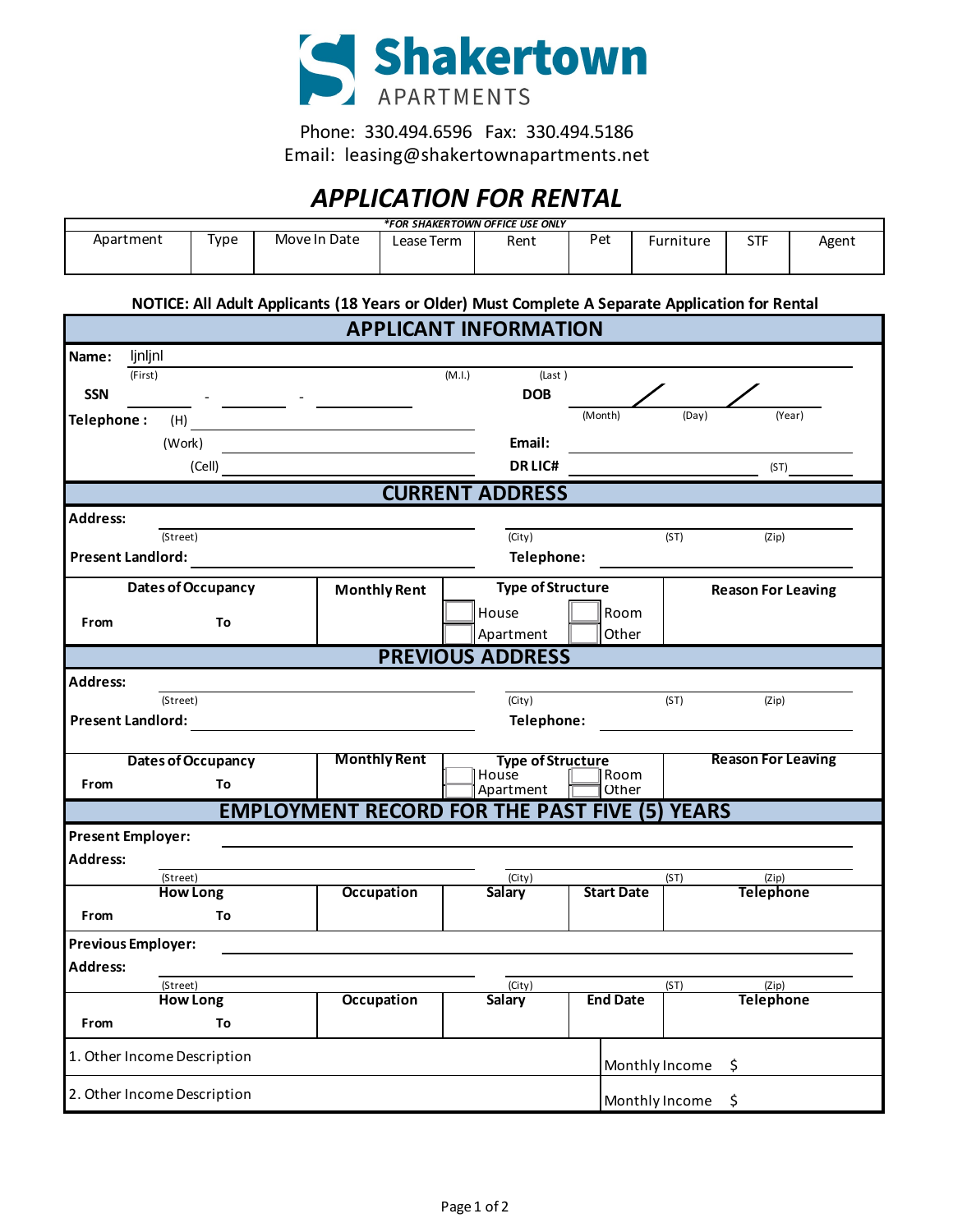| <b>OTHER OCCUPANTS</b>                                                                                                                                                                                                                                                       |               |               |         |  |  |
|------------------------------------------------------------------------------------------------------------------------------------------------------------------------------------------------------------------------------------------------------------------------------|---------------|---------------|---------|--|--|
| List Names and Birthdates of ALL ADDITIONAL OCCUPANTS 18 YEARS OR OLDER                                                                                                                                                                                                      |               |               |         |  |  |
| List Names and Birthdates of ALL ADDITIONAL OCCUPANTS 18 YEARS OR YOUNGER                                                                                                                                                                                                    |               |               |         |  |  |
| <b>PETS</b>                                                                                                                                                                                                                                                                  |               |               |         |  |  |
| If So, Describe<br>Pets?<br>Yes<br><b>No</b>                                                                                                                                                                                                                                 |               |               |         |  |  |
| <b>Please Initial:</b><br>I understand that Dogs and Exotic pets are not permitted.                                                                                                                                                                                          |               |               |         |  |  |
| I understand that one cat is permitted with a Signed Pet Agreement<br>and NON REFUNDABLE \$200.00 Pet Fee is Paid.                                                                                                                                                           |               |               |         |  |  |
| <b>EMERGENCY CONTACT</b>                                                                                                                                                                                                                                                     |               |               |         |  |  |
| Name:                                                                                                                                                                                                                                                                        | Phone:        |               |         |  |  |
| Address:                                                                                                                                                                                                                                                                     | Relationship: |               |         |  |  |
| Name:                                                                                                                                                                                                                                                                        | Phone:        |               |         |  |  |
| Address:                                                                                                                                                                                                                                                                     |               | Relationship: |         |  |  |
| <b>BACKGROUND INFORMATION</b>                                                                                                                                                                                                                                                |               |               |         |  |  |
| Have you ever been convicted of anything other<br>Have you ever been evicted?<br>Yes<br>No<br>than a traffic violation?<br>Have you ever filed for Bankruptcy?<br>) No<br>Yes<br>We DO NOT insure your personal property. Do you presently have personal property insurance? |               |               |         |  |  |
| <b>VEHICLE INFORMATION</b>                                                                                                                                                                                                                                                   |               |               |         |  |  |
| Make and Model                                                                                                                                                                                                                                                               | Year          | State         | License |  |  |
| 1                                                                                                                                                                                                                                                                            |               |               |         |  |  |
| $\overline{2}$                                                                                                                                                                                                                                                               |               |               |         |  |  |
| <b>OTHER INFORMATION</b>                                                                                                                                                                                                                                                     |               |               |         |  |  |
| How did you hear about Shakertown Apartments?                                                                                                                                                                                                                                |               |               |         |  |  |
| How many Apartment Communities did you look at before deciding to relocate to Shakertown?                                                                                                                                                                                    |               |               |         |  |  |
| Where did you look?                                                                                                                                                                                                                                                          |               |               |         |  |  |

The undersigned warrants and represents that he/she has read this application and that all statements herein are true and agrees if accepted to execute upon presentation a lease agreement in the usual form and on the terms and conditions herein stated, which lease or agreement may be terminated by the lessor if any statement made herein is not true. Each applicant must approve this application.

### Fair Credit Reporting Act Pre-Notification

This is to advise you that part of our procedures for processing your application may include an investigative report whereby information is obtained through personal interviews with third parties, such as business associates, financial sources or friends. This inquiry includes information as to your character, general reputation, personal characteristics, and mode of living. You have the right to make a written request within a reasonable period of time for a complete disclosure of information concerning the nature and scope of the investigation. YOUR RESERVATION DEPOSIT WILL NOT BE REFUNDABLE, unless notification of cancellation of this application is made within 48 hours of viewing the apartment and signing the application.

Signature

Date: and the state of the state of the state of the state of the state of the state of the state of the state of the state of the state of the state of the state of the state of the state of the state of the state of the